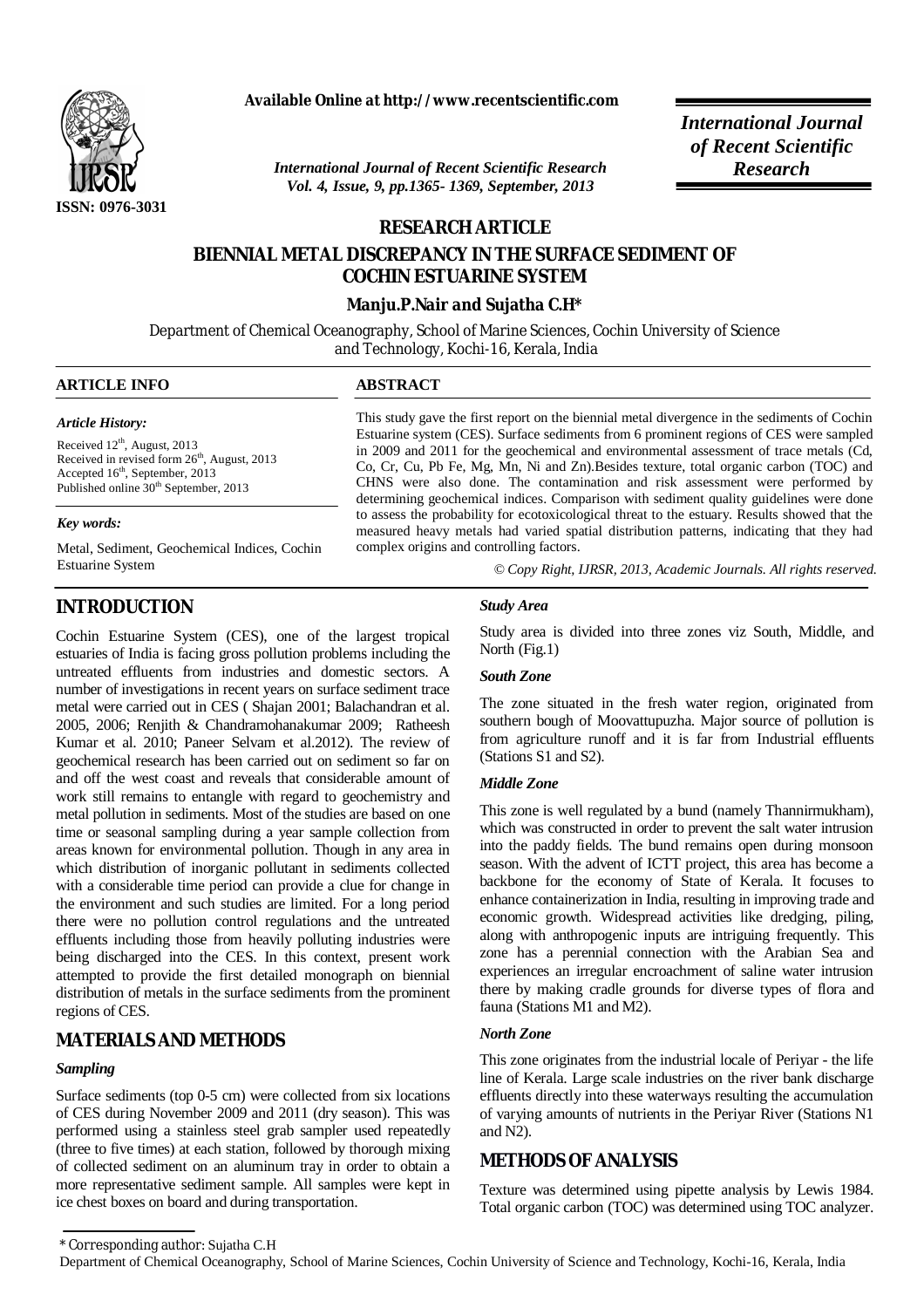Metal analysis was done according to Loring and Rantala 1992, and concentration was analyzed by AAS (Perkin Elmer 3110).

# **RESULTS AND DISCUSSION**

## *Grain Size, Toc and Chns*

Grain size distribution was given in Fig. 2. The samples in the 2009 collection revealed mud content was found to be greater in the south and north zone of the estuary but in the next set (2011) it showed a fluctuated pathway. This may resulted due to the association of strong hydrodynamic conditions of the rivers by antropogenic activities. TOC< 5% (Alagarsamy 1991) indicate un polluted estuary. TOC values were greater than 5 in sediments of 2011 sampling revealed the polluting nature of these sediments.C/N ratios are often used to differentiate marine from terrestrial input ( Redfield et al. 1963; Atkinson and Smith. 1983, Perdue and Koprivnjak. 2007), although selective degradation of the different minerals in sediments can affect the C/N ratios ( Muller. 1997). Ratio lowers than 17 in order to be of nutritional use to invertebrates (Russel. 1970). In this research findings C/N ratio showed to be greater than 17 revealed allochthonous input.These sediments also undergo sulfate reduction below an oxygenated water column exhibiting TOC: TS ratios were in the range 1.5 to 5 and well corroborated by Berner and Raiswell (1983).Except middle region all others had TOC: TS values greater than 1.5 for both years of study. These results exposed the oxic nature for north - south zones and anoxic nature for middle zone.

## *Metal Distribution*

Metal biennial distribution is given in Fig.3**.**Fe is a minor element in sea water and a major element in particulate matter and sediment. Northern and southern zone of the estuary was showing higher amount of Fe compared to the middle zone in both the year studied. This result showed the antropogenic origin of this metal through agricultuaral and industrial activities. Mg is the second most abundant cation in the aquatic system. Several physical, chemical and biological processes control the distribution of Mg. Average concentration of Mg was enriched in all zones of the estuary in the year 2009 but the concentration was diminished in 2011. Mn is a minor element in sea water and present in appreciable amount in estuarine and marine sediment. Mn react with trace metals which exist as oxyanions and forms insoluble phase. Therefore an understanding of marine chemistry of Mn will help to explain the chemical behavior of many trace elements in marine environment. Mn was greater in the southern and middle portion of the estuary than the northern region of the estuary in both years analysed. The sourcs generators are agricultural, domestic waste and antropogenic activities in this region.Ni rank the  $23<sup>rd</sup>$  in crustal abundance. Both year investigation revealed Ni concentration is higher in the northern region of the estuary. This strongly support the industrial input of the metal. Zn is fourth among the metals in the world in annual consumption. Major sources of Zn was manufacturing, industrial and agricultural runoff. In the study area Zn was intensified in the northern part of the estuary during both years of investigation. Cd is a oxyphilic and sulphophilic element.It is obtained as a byproduct in industrial activities. In both years of study Cd concentration was abundant in the northern region of the estuary. Co is an essential element plays an important role in the biochemical reactions of life. Majour source is from industrial input justified the higher concentration at north zone of the estuary in both years. Cr serves as an important effluent in manufactuaring and industrial activities. It was found to be enriched in the middle zone of the estuary in both years. Cu in its free state widely distributed in nature and has a dominant role in biological system. In both years Cu had an intensification in northern zone of the estuary. Pb is a non essential element and is toxic in nature. In both year of study Pb concentration was intensified in all zones. All the major and minor metals identified had found to be of greater content compared to different SQGs (Table-1).

## *Geochemical Normalisation Methods*

## *Enrichment Factor (EF)*

Sediment collected in 2009 showed that Mg has minimal enrichment in all zones of the study area. Mn gave extremely high enrichment in the south zone and minimal enrichment in the middle and north zone. Ni revealed to be extremely high enrichment in south zone. Middle region had moderate to significant enrichment. North zone showed very high enrichment. Zn had significant enrichment in the south zone and in the remaining zones revealed to be minimal enrichment. But the sediment in 2011 Mg, Mn and Zn were revealed to be of minimal enrichment and Ni had significant enrichment. Cd, Co, Cr, Cu and Pb had extremely high enrichment in the south zone. Middle and northern zone had significant enrichment for Co, Cr and Cu. Northern zone Cd and Pb showed extremely high enrichment, Co and Cu had moderate enrichment and Cr had significant enrichment for the sediments in the year 2009.In the next set Cd showed extremely high enrichment in the southern-northern region and very high enrichment in the middle zone. Co had moderate enrichment in the southern zone , significant enrichment in middle and north zone. All the zones Cr revealed to be of minimal enrichment. Cu had extremely high enrichment in south zone and significant in middle – north region.Pb showed to be significant enrichment for south - middle region and extreme enrichment at north zone.

## *Contamination Factor (CF)*

Metals in the study area revealed moderate contamination for Ni and low contamination for other metals. Contamination factor was high for Cd, moderate for Co and Cu, low for Cr and considerable for Pb in the study area during 2009 samplling. But for the sediment collected in 2011 showed low contamination for Cr but all the other metals had very high contamination.

## *Geoaccumulation Index (IGEO)*

**[** IGEO studies in sediments collected in 2010 reveled uncontamination for Fe, Mg, Mn in all the zones of the estuary. But Ni and Zn showed moderately to heavily polluted in north and middle zone of the estuary. South zone is uncontaminated for Ni and Zn. Southern zone was moderately to heavily contaminated with Cd, moderately with Pb, and uncontaminated to moderately contaminated for Cr, Co and Cu. Middle zone revealed heavily to extremely contaminated with Cd,moderately to heavily contaminated with Pb and moderate contamination for Co, Cr and Cu. North zone showed extreme contamination for Cd. Co, Cr and Cu showed moderate contamination. Pb revealed as moderately to heavily contamination. In the sediments in 2011 Cd showed extreme contamination and all the other metals showed moderate contamination in the entire zones.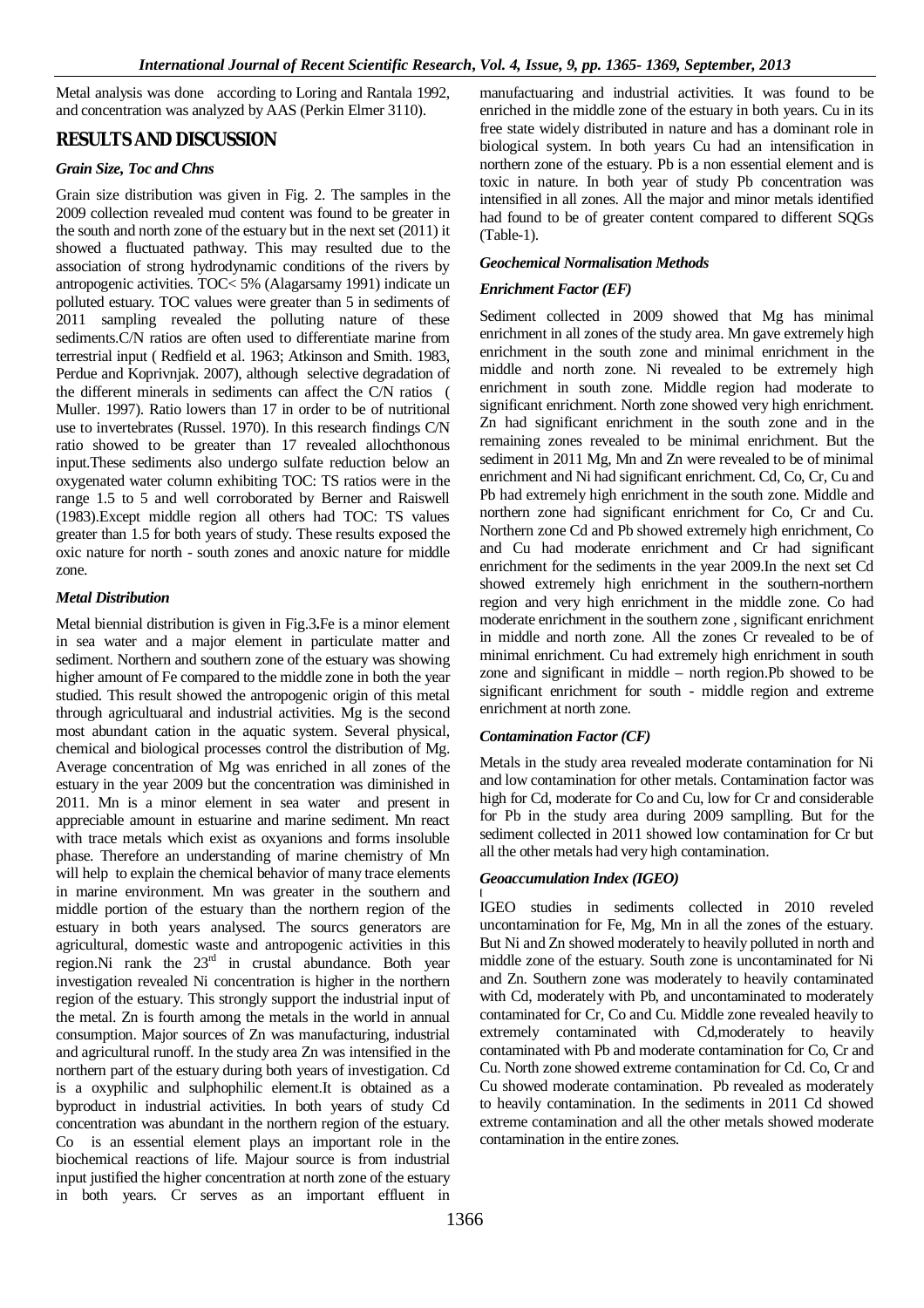| <b>SQG</b>                            | <b>LEVELS</b> | Cd<br>ppm | Co<br>ppm   | $C_{r}$<br>ppm | Cu<br>ppm  | Fe<br>$\frac{6}{6}$ | Mg<br>$\frac{0}{0}$ | Mn<br>ppm   | Ni<br>ppm | Zn<br>ppm     | Pb<br>ppm |
|---------------------------------------|---------------|-----------|-------------|----------------|------------|---------------------|---------------------|-------------|-----------|---------------|-----------|
| <b>ELEMENTAL</b><br><b>BACKGROUND</b> |               | 0.2       | 20          | 100            | 55         | 4.72                | 1.5%                | 950.0       | 75.0      | 70.0          | 12.5      |
|                                       | NP            | -----     | $- - - - -$ | <25            | <25        | -----               | -----               | $- - - - -$ | $<$ 20    | $90$          | $<$ 40    |
| <b>USEPA</b>                          | MP            | -----     | $- - - - -$ | 25-75          | $25 - 50$  | -----               | -----               | $- - - - -$ | $20 - 50$ | $90 -$<br>200 | $40 - 60$ |
|                                       | HP            | -----     | -----       | >75            | >50        | -----               | -----               | -----       | >50       | >200          |           |
| <b>ONTARIO MOE</b>                    | LEL           | 0.6       | -----       | -----          | 16         | -----               | -----               | 460         | 16        | 120           | 31        |
|                                       | <b>SEL</b>    | 10        | $- - - - -$ | $- - - - -$    | 110        | -----               | -----               | 1110        | 50        | 820           | 250       |
| NOAA SQG                              | ERL           | 1.2       | -----       | $- - - - -$    | 34         | -----               | -----               | $- - - - -$ | 20.9      | 150           | 46.7      |
|                                       | <b>ERM</b>    | 9.6       | $- - - - -$ | $- - - - -$    | 270        | -----               | -----               | $- - - - -$ | 51.6      | 410           | 218       |
| <b>FDEP SOG</b>                       | <b>TEL</b>    | 0.68      | -----       | -----          | 18.7       | -----               | -----               | $- - - - -$ | 15.9      | 124.0         | 30.2      |
|                                       | PEL           | 4.20      | $- - - - -$ | $- - - - -$    | 110        | -----               | -----               | $- - - - -$ | 43        | 271           | 110       |
| <b>CCME</b>                           | <b>IGM</b>    | 0.6       | $- - - - -$ | $- - - - -$    | 35.7       | -----               | -----               | $- - - - -$ | 123       | $- - - - -$   | 35        |
|                                       | PEL           | 3.5       | -----       | -----          | 197        | -----               | -----               | $- - - - -$ | 315       | $- - - - -$   | 91.3      |
| <b>CSCR</b>                           |               | $3 - 8$   | -----       | -----          | $60 - 125$ | -----               | -----               | 1500-       | 100       | $70 -$        | $100 -$   |
|                                       |               |           |             |                |            |                     |                     | 3000        |           | 400           | 400       |
| <b>ANZECC</b>                         | <b>ISQG</b>   | 0.7       | $- - - - -$ | 52.3           | 18.7       | -----               | -----               | -----       | -----     | 124           | -----     |
| <b>WHO</b>                            |               |           | 2.0         | 25             | 25         | -----               | $- - - - -$         | 30          | 20        | 123           | -----     |
| <b>CBSOG</b>                          |               | 0.99      | -----       | 43             | 32         | -----               | -----               | 460         | 23        | 120           | 36        |

**Table1** Sediment Quality Guidelines (SQGs)

NP:Non Polluted ,MP: Moderately Polluted, HP: Heavily Polluted, LEL:Lowest effect level, SEL:Severe effect level, ERL:Effect range low,ERM:Effect range median,TEL:Threshold effect level,PEL:Probable effect Level,IGM:Interiem sediment Quality goals



# **Fig 1** Map showing Study Area





**Fig 2** Binneal Grain size distribution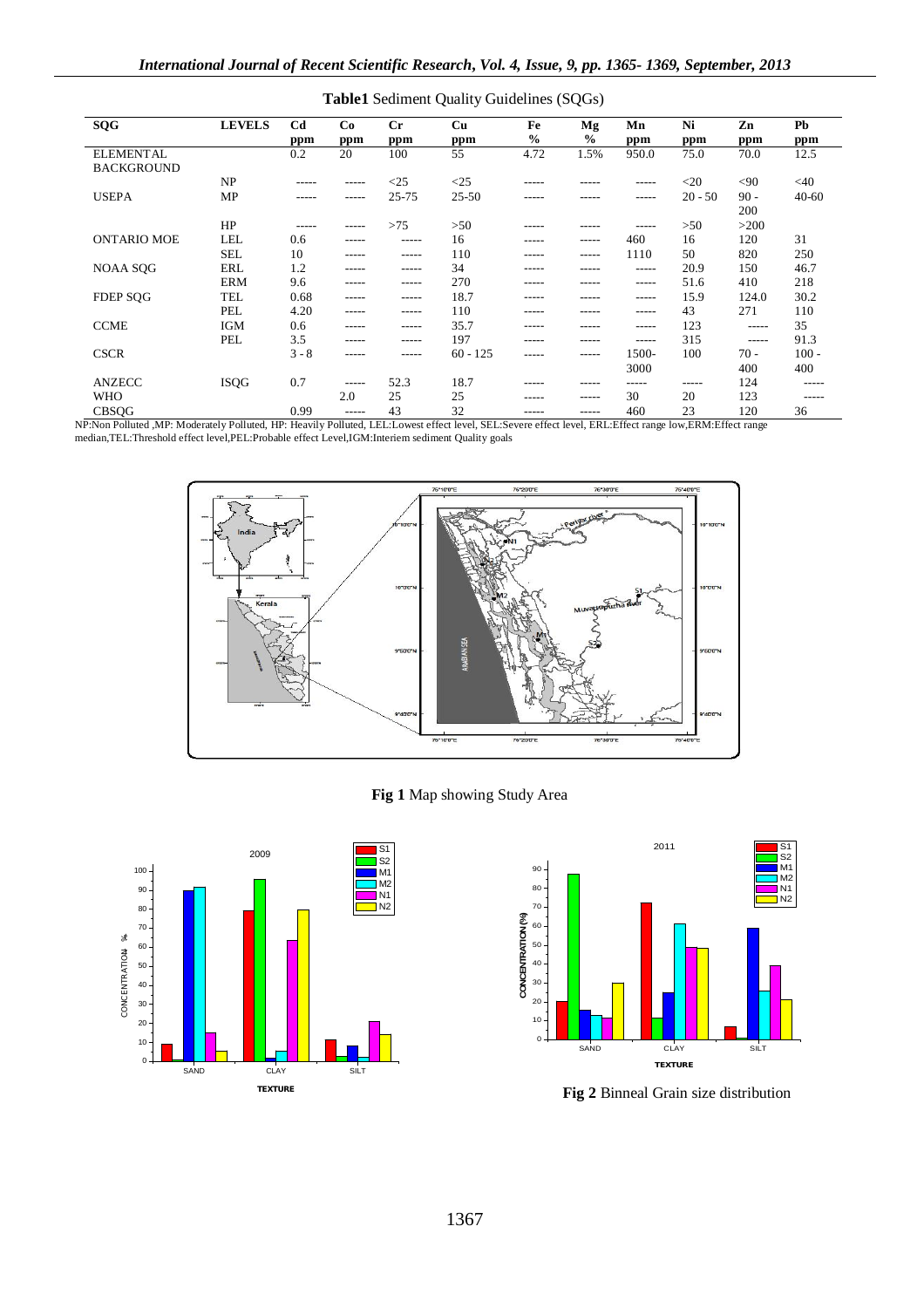

**Fig 3** Binneal Metal distribution

### *Pollution Load Index (PLI)*

In 2009 year sediment PLI revealed low contamination in the study area for major metal and severe for minor metal. But for the next set PLI was high revealing greater pollution load. On comparing the metal distribution and associated risk in biennial (2009 and 2011) revealed greater metal content was for the formal samples. Metal showed fluctuated behavior due to strong hydrodynamic and textural variation. The Principal component analysis (PCA) and Correlation Analysis (CA) also support these results.

# **CONCLUSION**

The study showed a clear biennial metal pattern of the surface sediment in the CES. All the metals showed varying concentration and the comparison with SQG revealed heavy rate of pollution in the estuary. The factor analysis and geochemical index effectively differentiate the natural anthropogenic sources of metals. Yearly assessment exposed severe pollution in the northern region of the estuary. These give an additional data set on the past reviews on metal pollution studies. The possible sources of metal contamination in the transect was anthropogenic origin, such as agriculture runoff, discharge of industrial wastewater and municipal sewage through the estuary and adjoining coastal area. The present cram emphasizes the researchers for further analysis on metal fractions and to develop clear cut on the current pollution status. Also this suggests the need for suitable sediment quality guideline appropriate to the conditions of Kerala with support from different branches of science.

## **Acknowledgements**

We express our heartfelt thanks to the facilities and support provided by the Director and the Head, Department of Chemical Oceanography, School of Marine Sciences CUSAT. Sincere thanks to MoES (SIBER-GEOTRACES) Project, Govt. of India for providing financial support.

## **References**

- Alagarsamy, R.1991 Organic carbon in the sediments of Mandovi estuary, Goa Indian Journal of Marine Sciences, Vol.20; 221- 222p
- Atkinson, M.J., and S.V. Smith. 1983. C:N:P ratios of benthic marine plants. *Limnology and Oceanography* 28:568-574.
- Balachandran K K, Laluraj C M, Nair M, Joseph T, Sheeba P Venugopal P (2005) Heavy metal accumu-lation in a flow restricted, tropical estuary. Estuarine,Coastal and Shelf Science 65: 361– 370
- Balachandran K K, Laluraj C M, Martin G D, Srinivas K, Venugopal P (2006) Environmental analysis of heavy metal deposition in a flow-restricted tropical estuary and its adjacent shelf. Environmental Forensics7: 345–351
- Berner, R., and R. Raiswell. 1983. C/S method for distinguishing fresh water from marine sedimentary rocks. *Geology* 12, 365- 368.
- Lewis, D.W.(1984) . Practical Sedimentology, Huchinson Ross Publishing Co; Stroudsburg. Pa 22
- Loring, D. H. and Rantala R. T. T. (1992). Manual for the geochemical analyses of marine sediments and suspended matter. Earth-science reviews**. 32,** 235-283.
- Muller, P.J. 1997. C/N ratios in Pacific deep sea sediments: Effect of inorganic ammonium and organic nitrogen compound sorbed by clays, *geochem cosmochim. Acta* 41: 765-776.
- Paneer Selvam A., Laxmi Priya S., Kakolee Banerjee., Hariharan G., Purvaja R. and Ramesh R.( 2012) . Heavy metal assessment using geochemical and statistical tools in the surface sediments of Vembanad Lake, southwest coast of India. Environmental Monitoring Assessment **184**, 5899– 5915
- Ratheesh Kumar C S., Joseph M M., Gireesh Kumar T R., Renjith K R., Manju M N. and Chandramohanakumar N.( 2010) . Spatial variability and contamination of heavy Metals in the inter-tidal systems of a tropical environment.